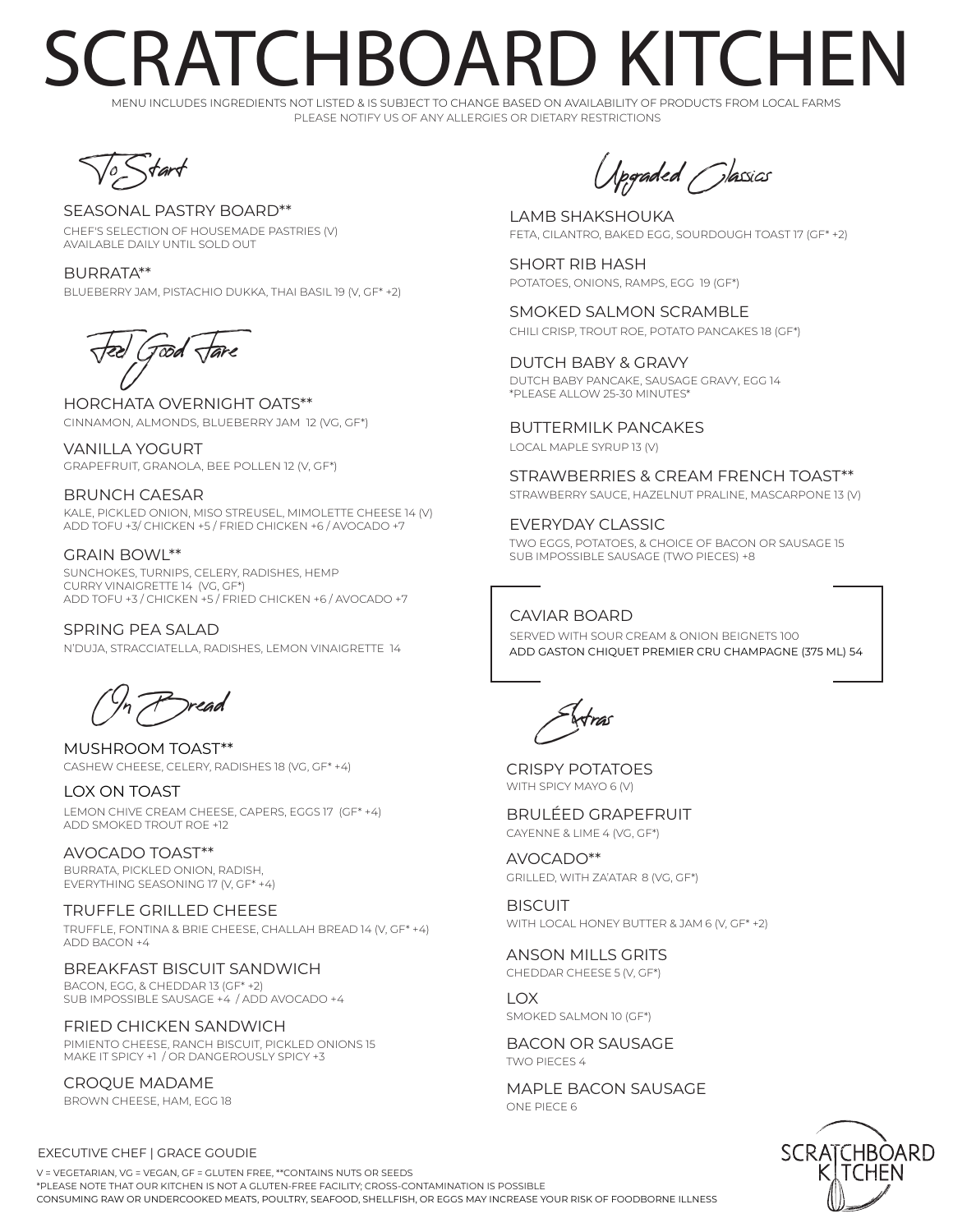# SCRATCHBOARD KITCHEN



Seasonal Lattes

- FRENCH TOAST LATTE ESPRESSO, CINNAMON & GINGER, STEAMED MILK 6
- MATCHA VANILLA ICED LATTE RARE TEA CELLAR MATCHA, VANILLA, MILK 5 ADD ESPRESSO 2

SALTED HONEY CHAI LATTE CHAI, HONEY, STEAMED MILK 5 ADD ESPRESSO 2

ROSE CARDAMOM LATTE ESPRESSO, ROSE & CARDAMOM, STEAMED MILK 5

VANILLA LATTE ESPRESSO, VANILLA, STEAMED MILK 5

ALTERNATIVE MILKS ALMOND, OAT, OR MACADAMIA MILK +1

Mocktails

POMEGRANATE, MINT, LEMON, GINGER 8 POMEGRANATE SMASH

CHAI, LIME, SODA 8 CHAI BLOSSOM

CUCUMBER, MINT, LIME, TONIC 8 SPA WATER

Coffee & Tea

DRIP COFFEE METRIC BIG RIFF, MEDIUM ROAST 3.75 ADD VANILLA SWEET CREAM +.75 ADD BAILEYS +8 / FRANGELICO +9 / KAHLUA +8

METRIC COLD BREW MEDIUM ROAST SERVED OVER ICE 5 ADD VANILLA SWEET CREAM +.75

LION'S MANE, REISHI, MAITAKE, CORDYCEPS 5 MUSHROOM BOOST COFFEE

#### RARE TEA CELLAR HOT TEA

CREMA EARL GREY 7 EMPEROR'S GENMAICHA 7 MOONLIGHT JASMINE BLOSSOM 7 MALLORCA MELON 7 GRAPEFRUIT GROVE EXLIR 7

Fresh-Squeezed Juice

ORANGE JUICE 4 LEMONADE 35

N/A Beverages

COKE OR DIET COKE 2.5 ICED TEA 3.5 PELLEGRINO (500ML) 5 BUNDABERG GINGER BEER 5